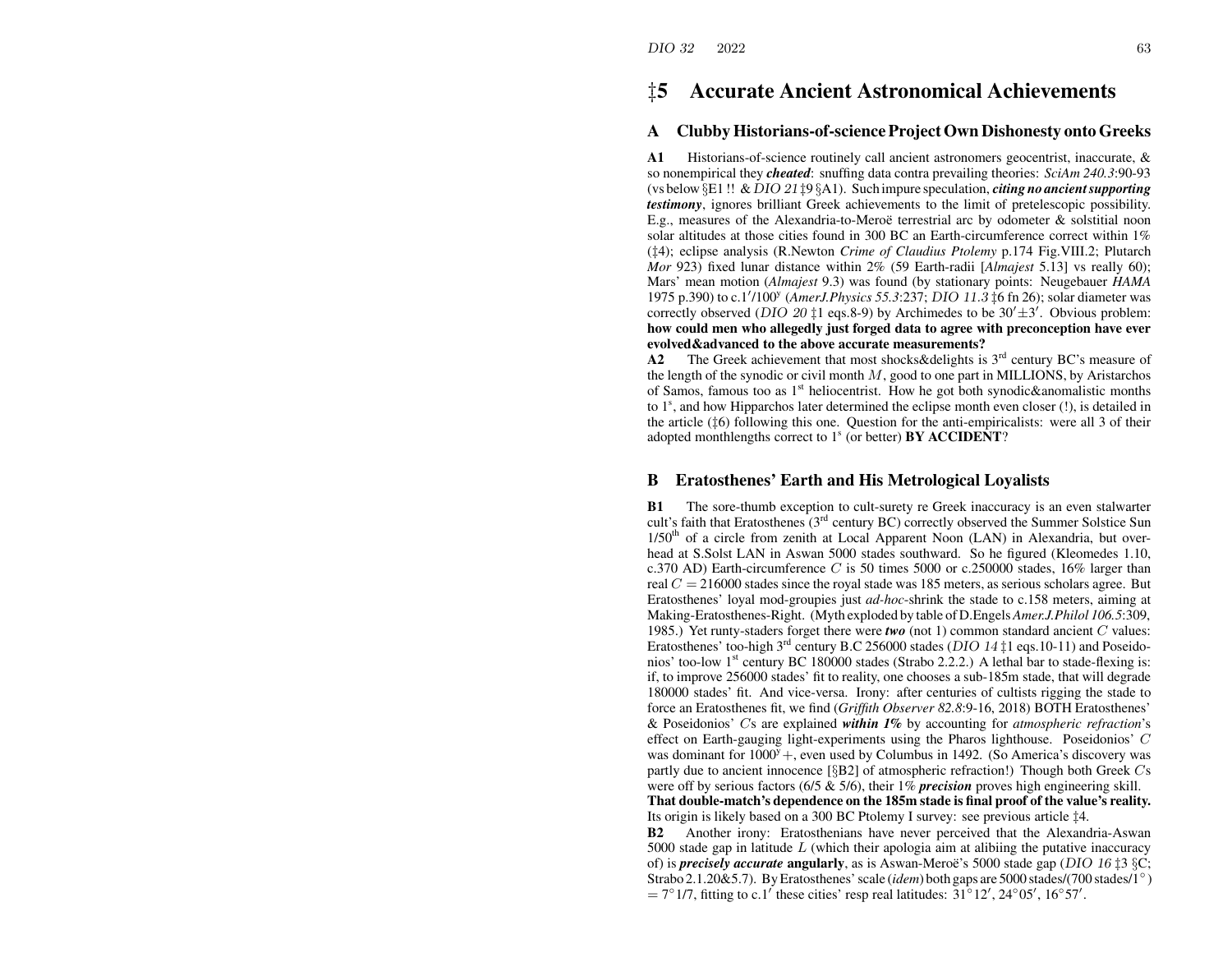Confused by mean 1◦ errorsin astrologer Ptolemy's *Geographical Directory*, scholars kne wnone of this ere 1982, when statistical studies (*Isis 73*:263 n.17; *PASP 94*:367 Table V's y-solutions; confirmed: *Centaurus 27*:280-310, 1984, *J.Astr.History&Heritage 17.3*:326- 338, 2014) consistently found all 4 Greek 295 BC-159 AD astronomers, whose star data survive at *Almajest* 7.3&5-8.1, fixed latitudes to c.1' (DIO 22 ‡3 Table 2.)

**B3** No attested anciently adopted obliquity was close to the actual value in Hipparchos' time,  $23^{\circ}42'$ .7. But  $87^{\circ}$  ago (7/8 of a century), the eminent philologist A.Diller discovered (*Klio 27*:258-269) that about <sup>a</sup> dozen Hipparchan data, preserved by Strabo, showed Hipparchos' final observed&adopted obliquity was 23<sup>◦</sup>2/3. If obliquity was determined by the standard solstitial method (*Almajest* 1.12), then, accounting for atmospheric refraction, the result when ancient-conventionally rounded to the nearest  $5'$ , would equal  $23°40'$ , confirming Diller's discovery. Starting in 1982, scientists (not historians) statistically analysed the Ancient Star Catalog, Hipparchos' *Commentary*, & Pliny's circuli: all confirmed 23◦2/3 obliquity (DIO 4.2 p.56 fn 9). At DIO 16  $\ddagger 3$  fn 50 & Table 1, DR proved Diller's theory fit all 14 Strabo-attested data, *even ones Diller didn't kno w of*: classic fruitfulness. Historyof-science smears (Neugebauer *op cit* p.734 n.14) Diller's ideal success, promoting pals' theories instead (e.g., *idem* and *ibid* pp.304-6, 334-335), whose schemes fit under 1/2 of Strabo's data; including least-squaresless Jones (*JHA 33.1*:15-19, 2002) whose proposal fit so poorly he didn't dare tabulate it. (Unique. Diller, Neugebauer, & Rawlins all tabulate to verify fits.) Despite the Diller-DR theory's obviously superior — indeed flawless — success, *not* **ONE** *historian-of-science has ever agreed to it* **in EIGHTY-EIGHT YEARS**. Given capo-Gingerich's hatred (www.dioi.org/jm03.pdf fn 5) of DR and amity (‡8 fn 3; www.dioi.org/ja00.pdf fn 177) with DR-enemy NGS, his silence is no shock.

### **C Eclipse-Based Stars & Three Miracles**

**C1** The most prominent brief for bad ancient data, *two consecutive* **Pb** *articles* (J.Evans *op cit* p.259 [*JHA 18*:155-172&233-278]), cited 2 **atypically** awful celestial longitudes Hipparchos go<sup>t</sup> (*Almajest* 3.1) by measuring Spica's angular distance from the Moon at mid-eclipse (180 $\textdegree$  from the Sun) 146 BC Apr 21 & 135 BC Mar 21. Errors were huge, 33' each. Evans tested the method himself via cross-staff, using 1981 Jul 16's eclipse to place star  $\lambda$  Sgr, finding longitude "too small by about 40' " — "on examining my notes from that evening" (*JHA 18.4*:275 n.50, 1987), notes which have eluded inquirers for decades ( $\pm 10$  §B7). But hold! *All 3 errors are larger than the Moon* (mean diameter 31'), so in no case did the reported lunar disk even touch the real one. Is this credible, human eye acuity being better than 1', and Hipparchos' other lunar errors being merely  $0°.1?$  Can one believe an outdoor observational error exceeding *the entire lunar diameter* even once much less a triple-miracle? (A prime proof that sphtrig was in use in the  $2<sup>nd</sup>$  century B.C., is Hipparchos' application of tables of lunar parallax, which still survive at *Almajest* 2.13. Top evidences for sphtrig's 2<sup>nd</sup> century BC currency: www.dioi.org/cot.htm#mmsz.) The Moon is the sole natural celestial body so nearby that the naked eye discerns diurnal parallax, the difference between the Moon's topocentric position (seen from Earth's surface) vs <sup>a</sup> computed geocentric position (seen from Earth's center, viewpoint of ancient tables and modern computers). Parallax tables give the difference so observed places are compared to computed geocentric ones, with parallax added. *But it is easy to instead subtract the tabular parallax by mistake*. Testing that theory on the 3 Evans-adduced observations in question: Hipparchos would pre-calculate mid-eclipse-time from his lunisolar tables; and, by 1981, eclipse mid-time prediction wasin the newspapers. Re working the data presuming Hipparchos&Evans mis-signed parallax: the errors, supposedly  $-33'$ ,  $+33'$ , &  $-40'$ , instead drop to  $-2'$ ,  $+1'$ ,  $\&$   $+2'$  (DIO 16 $\ddagger$ 1 eqs.6-8 and fn 22). Like Hume's *On Miracles*: were natural laws of vision suspended for 3 occult events; or: do humans occasionally err? (**NB**: Other cases of alleged antique errors or crudeness *that are just moderns' errors*: ‡10 §B11; www.dioi.org/j130.pdf §§G4&L-M; www.dioi.org/jg00.pdf; ‡1 §A & ‡2 §§B2-B4.)

**C2**2 Though Ptolemy's fraudulence is by now general knowledge among historians of science, their fear of blackball by Gingerich's boy Jimmy Evans, *JHA* Editor, keeps most mute on the point. Evans is apparently proud to be The Bul wark (www.dioi.org/ju00.pdf §§F9-F10) preventing his field from advancing to <sup>a</sup> realistic grasp of Greek astronomy. His exclusive priority instead: kissing unto death the brains of his Ptolemy-worshipping sponsor, institutional-pawn Owen Gingerich, going along with the establishment lie that Ptolemy was "The Greatest Astronomer of Antiquity", in order to continue an anti-truth phony war, just to fake establishment infallibility  $\&$  deny credit to heretics. For another NGS fake-controversy & promotion of one more liar: www.dioi.org/ja00.pdf  $\odot$ 21 [p.105]. **C3**Too many of the most prominent historians (incl. <sup>a</sup> MacArthurian & *JHA*'s Editor) deem ancient equinoxes more accurate than solstices (standard confusion of precision with accuracy: Newton *op cit* pp.81-82), claiming nil north-south solar motion prevents accurate solstice time-determination: Swerdlo w 1979 *American Scholar 48*:523-531, p.527; Evans 1998 *History & Practice of Ancient Astronomy*, Oxford U, p.206. Contra the obvious: if one tosses a ball straightup & catches it  $4^s$  later, a child knows it peaked at  $2^s$ (*DIO 1.1* ‡5 fn 20; DIO 20 ‡2 eqs.5&21, Table 3, & §§D-J). Unfamiliar with the *science* of equal-altitudes (e.g., Bowditch *Navigator* 1981 ed. vol.2 p.799; DIO 20 ‡2 eqs.5&10- 21) *historians-of-science are HISTORICALL Yna¨ıve too* (classicist-mathematician Gerald Toomer the commendable exception), since *all known Greek scientists found yearlengths via solstices not equinoxes*: Meton, Euktemon, Kallippos, Dionysios, Aristarchos, Hipparchos, Astronomical Cuneiform Text #210 (sources for each at www.dioi.org/jm02.pdf, fn 11). Hipparchos' 14 Rhodes equinoxes show: scatter  $2^h$ ; systematic error  $7^h$  (Britton 1967 Yale U diss. p.24; Newton *op cit* p.78; DIO 20 ‡2 §B4), all but ordmag 1' from non-observational factors (*idem*), *none degrading solstices* found by equal-altitudes: measuring the apparen<sup>t</sup> noon Sun's altitude <sup>a</sup> fe w weeks ere solstice, waiting for the noon Sun to return to that altitude, then taking the mid-time as solstice (DIO *op cit* eq.5). Before&after systematic errors are of virtually equal size but opposite sign and therefore cancel each other. Newly translated papyrus *P.Fouad* 267A bears <sup>a</sup> Hipparchos 158 BC Jun 26  $18<sup>h</sup>$  solstice typically correct to ordmag  $1<sup>h</sup>$ . Reconstructions of solstices of Kallippos, Aristarchos, & Hipparchos show errors of just  $1<sup>h</sup>$ -3<sup>h</sup> (DIO 20 ‡2 Table 3).

**C4** At *Almajest* 5.15, geocentrist-nonastronomer Ptolemy put the Sun  $1210^{\circ}$  (Earthradii) away, affecting 10<sup>r</sup> precision. Uncertain solar distance became order-of-magnitude's historical origin, as real scientists rounded it to the nearest power of ten in Earth-radii: 100<sup>r</sup> Eratosthenes (DIO 14 ‡1 eq.11; Carman & Evans 2015 [attributionlessly expanding a DIO footnote into <sup>a</sup> 16pp *Isis* lead article: DIO *op cit* fn 6 & eq.9; DIO 22 ‡1]); 1000<sup>r</sup> Hipparchos (DIO 1.3 ‡9 eq.23); 10000<sup>r</sup> Aristarchos-Archimedes (T.Heath *Worksof Archimedes* [c.260 B.C.] Cambr U 1897 p.232; DIO 14 ‡2 eqs.13-15) & Poseidonios (Neugebauer *op cit* p.656 eq.16). Vision exper<sup>t</sup> (I.Thomas *Greek Math Works 2*:2-3 [LCL]) Aristarchos, knew human ocular acuity is ordmag 1/10000<sup>th</sup> radians; so diurnal parallax's invisibility (esp. at Mars stationary points) was convincing evidence the Sun's distance was at least 10000<sup>r</sup>: see Heath *loc cit*). (Really 23000<sup>r</sup>, so the ancients' ordmag was right.)

## **D Aristarchos' Grasp of "Newton's <sup>1</sup>st Law" & Distance to the Stars**

**D1**To see that geocentrists' Aristotelian objections (e.g., *Almajest* 1.7; Toomer 1984p.45) to heliocentrism were invalid & that all planets could keep moving forever, required [as DR realized 2022/1/8] Aristarchos' **<sup>3</sup>**rd **century B.C.** understanding of "Newton's" <sup>1</sup>st Law: inertia of objects. *Including planets*. (Actually Hooke's [re]discovery *2000*<sup>y</sup> *later*.) Geocentrists also rejected heliocentrism for implying stars' unobserved annual parallax. (All 5 planets' **MUCH-HUGER** annual parallax had made no impression on ancient geocentrists. **NOR** *on some prominent modern historians*: DIO 1.1 ‡7 §F.) Aristarchos' reply: stellar parallax was there, but it was invisibly small from stars' remoteness, which, again applying vision's limit, must be at least 10000 Sun-distances, or Astronomical Units